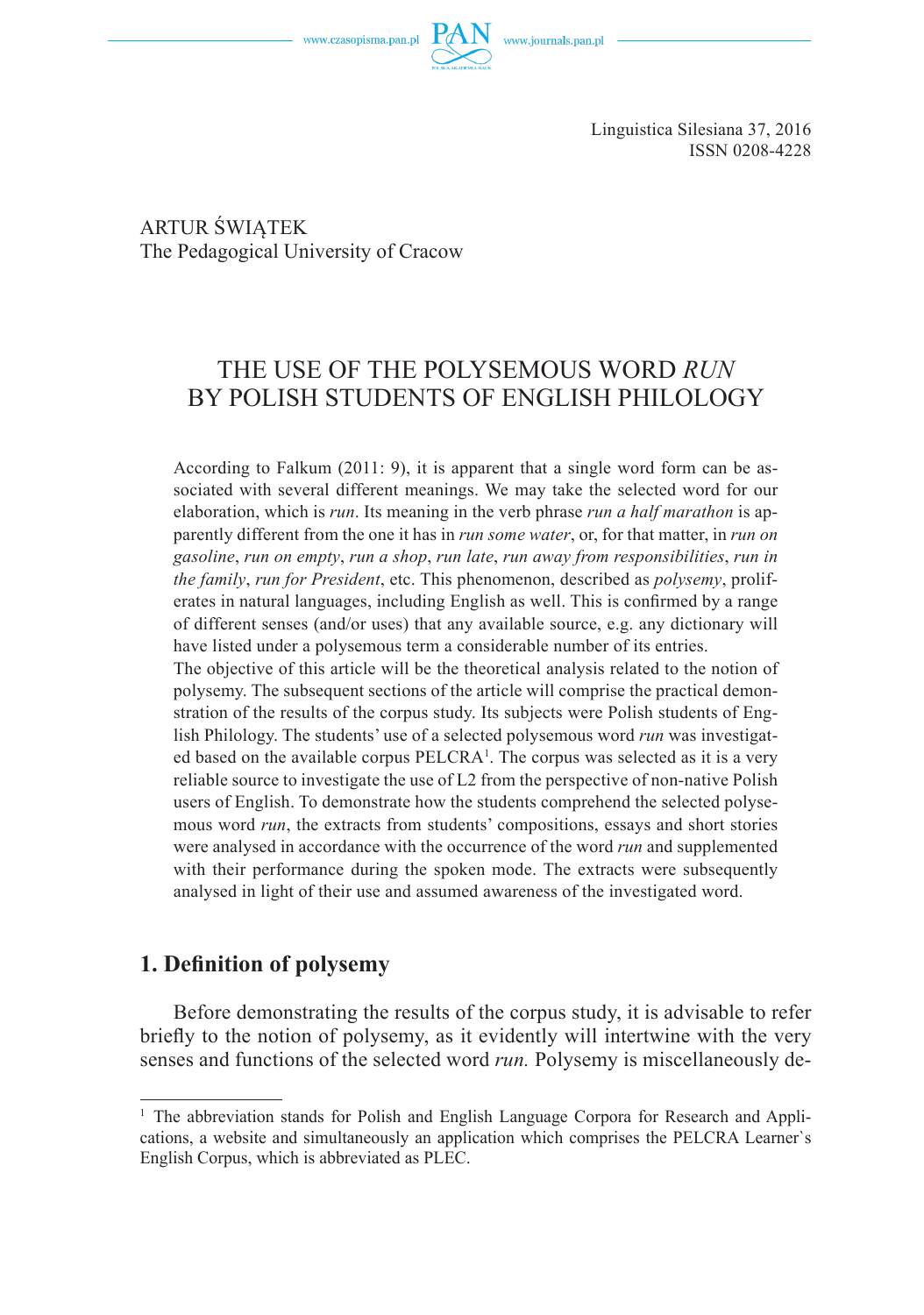

fined in diverse sources. Let us present some of the most popular definitions and the functions of polysemy, expressed by distinguished scholars and linguists.

It is assumed that in everyday life a successful act of communication imposes upon us the correct attribution of a speaker's intended meaning to words that convey a wide selection of potential interpretations – that is lexical ambiguity. In accordance with what theoretical linguists approve of at present, lexical ambiguity is basically divided into homonymy and polysemy. This is the latter term and simultaneously, a kind of ambiguity that we are going to focus on in our article, namely polysemy. According to Weinreich (1964), polysemy involves lexical senses, which relate to the same basic meaning as it occurs in different contexts.

According to Taylor's definition, 'polysemy is the association of two or more related senses with a single linguistic form' (1989/2003: 144). Polysemy reflects the possibility of language change as well as 'the coexistence of more general and more specific, more literal and more figurative, more ancient and more innovated meanings' (Gragg 1984: 140). In most cases, there is one sense of the word which appears to be dominant and the other senses appear to be originated from this sense. The fact that so many words are polysemous – 'shows that semantic changes often add meanings to the language without subtracting any' (Murphy 2010: 84). According to cognitive linguistics, the polysemous senses of words do not arise at random, but due to specific cognitive needs and are systematically linked (Lakoff 1987: 316).

## **2. Research group**

Polish subjects using English as their L2 representing B1, B2, C1, C2 levels<sup>2</sup> were analysed. As for their age variable, it ranged from 19 to 28. The number of students using the word *run* in their spoken mode amounted to 24. The group was represented by both males and females. Evidently, due to the predominance of language interests, the group abounded in female students (15), as opposed to male students, whose representation amounted only to 9. As for the written mode, unfortunately we are unable to provide the age or the gender variable, as the PELCRA application does not display such information. We may only provide the level a given student represents.

In our study, we concentrated on the use of the polysemous word *run*. What we focused on as well was the occurrence and the frequency of this word in terms of miscellaneous contexts, which will be demonstrated in detail in the upcoming sections.

<sup>&</sup>lt;sup>2</sup> The symbols correspond approximately to the level of English Philology, as well as the relevant categorization derived from the Common European Framework of Reference for Languages: Learning, Teaching Assessment, abbreviated as CEFR (see more: http://www.coe.int/t/dg4/linguistic/cadre1\_en.asp)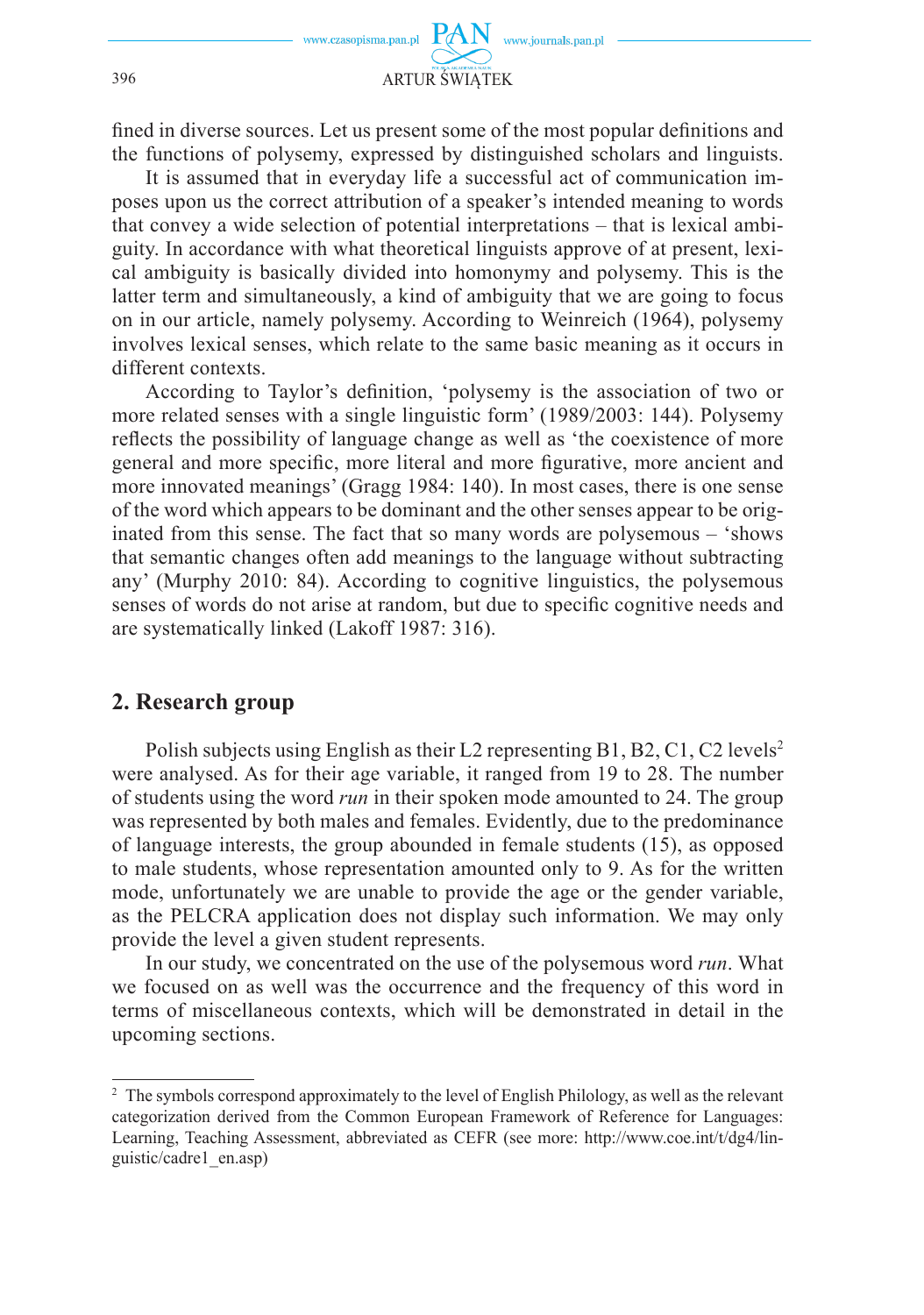## **3. Research objectives**

The objectives of the research were in the first place to observe the use of the selected challenging English word *run*. Subsequently, we aimed at noting down its uses in both modes: spoken and written as expressed by the subjects in question. Eventually, our intention was to draw conclusions from the observed uses.

The idea of conducting such research originated from the long-term researcher's observations during the course of linguistics, where the overall comprehension of certain polysemous structures and expressions turned out to be a hindrance for the students. It is assumed that the students' problem results from their insufficient exposure to this intriguing linguistic phenomenon.

#### **4. Research tools**

The PELCRA corpus, coined by a research group at the Department of English Language at the University of Łódź, was selected as a research tool to conduct the corpus analysis on the word *run*.

Since 1997 the corpus resources and tools for both English and Polish corpus data have found applications in academic and technological research. Thus, it was considered one of the best sources to rely on and draw relevant conclusions from the conducted research analysis.

## **5. Research procedure**

2000 instances displaying 164,848 sentences were analyzed for each selected polysemous word *run*. The observations concerned the frequency and the manner in which it was used by Polish students of English philology. The instances of this use were noted down. We selected the quantitative study as it is the nature of corpora studies. Only the most frequent instances were selected to demonstrate how common or challenging the use of the word *run* is with reference to different contexts which tend to appear, as well as following several of the basics functions it fulfils. The instances are juxtaposed and demonstrated in section 7 and its relevant subsections.

## **6. The analysis of the selected polysemous word** *run*

The analysis of the selected polysemous word is demonstrated below. It is divided into relevant sections, as we were interested in finding the instances of its use in the function of a noun, followed by the function of a transitive or intransitive verb, as a phrasal verb and eventually we attempted at observing the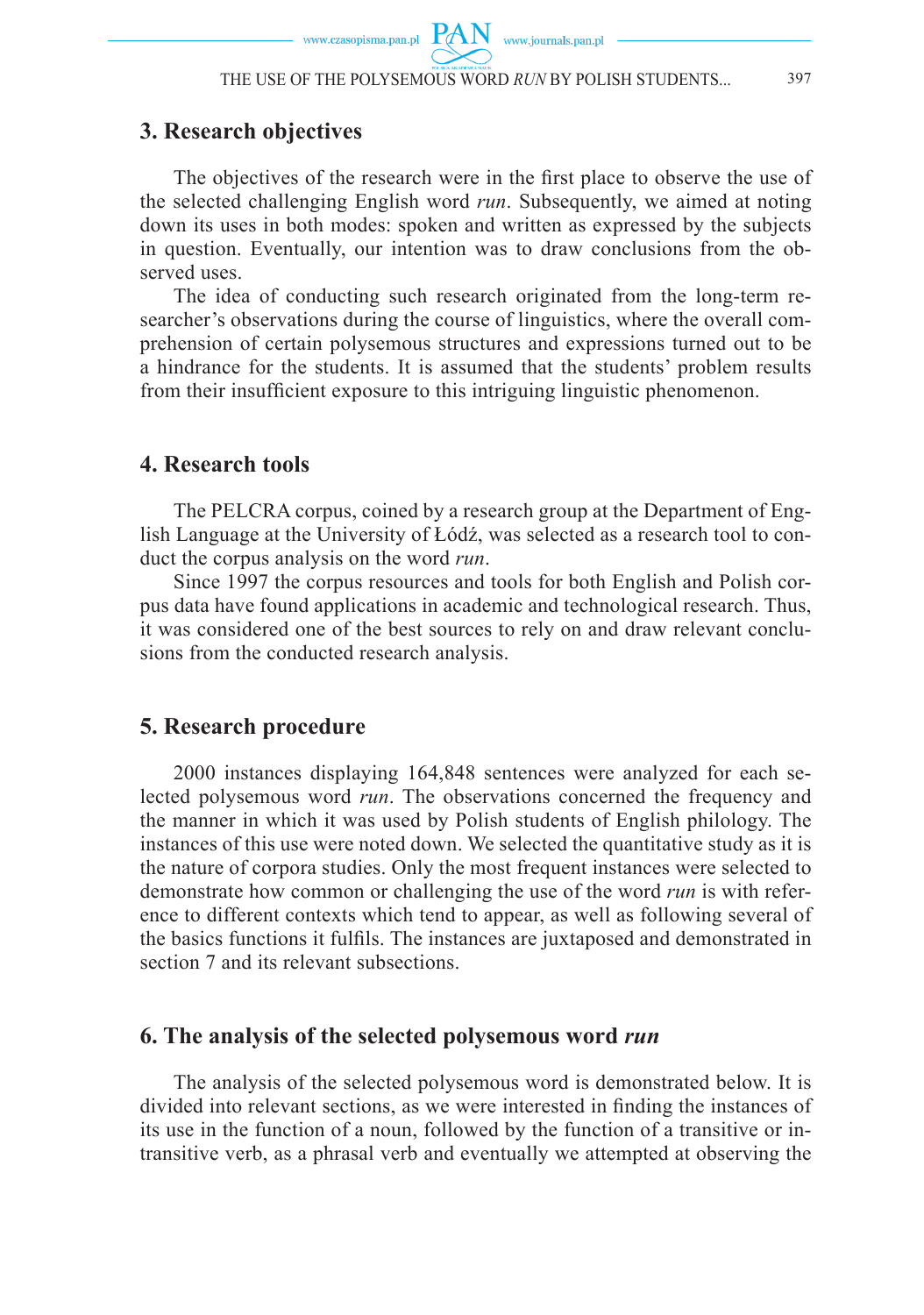

frequency of the use of the word *run* occurring in expressions and idioms. Our analysis will commence with the discussion of the spoken mode, followed by the written one. The results of the analysis are presented in a tabular form. Only the instances noticed in accordance with the proficiency level are illustrated in the tables 1-6.

#### **6.1. The use of RUN as a noun**

It is undoubtedly evident that RUN is mostly considered in the function of a verb. However, we would like to initiate our analysis with the juxtaposition of the analysed word in the function of a noun, which to our minds, is not so widely common among L2 users, no matter which proficiency level they represent. These were our expectations before conducting this analysis. Let us list now the most frequent uses, which illustrate whether the students' awareness of this function is common or still needs to be clarified to them. Unfortunately, no instance of the use of *run* as a noun was observed in the spoken mode. This obstacle is due to the fact that only 19 contexts were available in this corpus, hence – we were able to study only a minority of the relevant contexts, which are predominantly outnumbered by the written mode. Hence we are, however, obliged to rely mostly on the written mode. The use of the word *run* was highlighted in bold. Table 1 illustrates the instances originating from the written mode.

Table 1. The instances of the use of RUN as a noun (written mode)

| Level          | <b>Example</b>                                                                                                                                                                                                                                     |  |
|----------------|----------------------------------------------------------------------------------------------------------------------------------------------------------------------------------------------------------------------------------------------------|--|
| A <sub>2</sub> | 1. Like I said I am really disappointed of unprofessional run of business<br>and I am afraid that I must ask you to refund my money for the ticket.                                                                                                |  |
|                | 2. Baseball its history, meaning and rules important terms: the bat,<br>the mitt, the batter, the pitcher, the catcher, the infield, the outfield,<br>the diamond, home plate, base, <b>a run</b> , putting out, innings, outs,<br>homerun $\dots$ |  |
| C <sub>2</sub> | 3. First base is the first of four bases that must be touched while running<br>by a player on the batting team in order to score a run.                                                                                                            |  |
|                | 4. A run is scored whenever a player circles all the bases and reaches<br>home without being put out.                                                                                                                                              |  |

Table 1 contains only 4 instances of the word *run* as a noun. The first instance (1) refers to the description of the noun *run* denoting management. However, the instances  $(2-4)$  refer to the sports category and reflect the meaning of the word *run* with reference to the stage of sports, e.g. baseball or cricket, when some field is run by a sports player and a point is scored. Some other instances reflecting the use of the word *run* as a noun were observed; however they were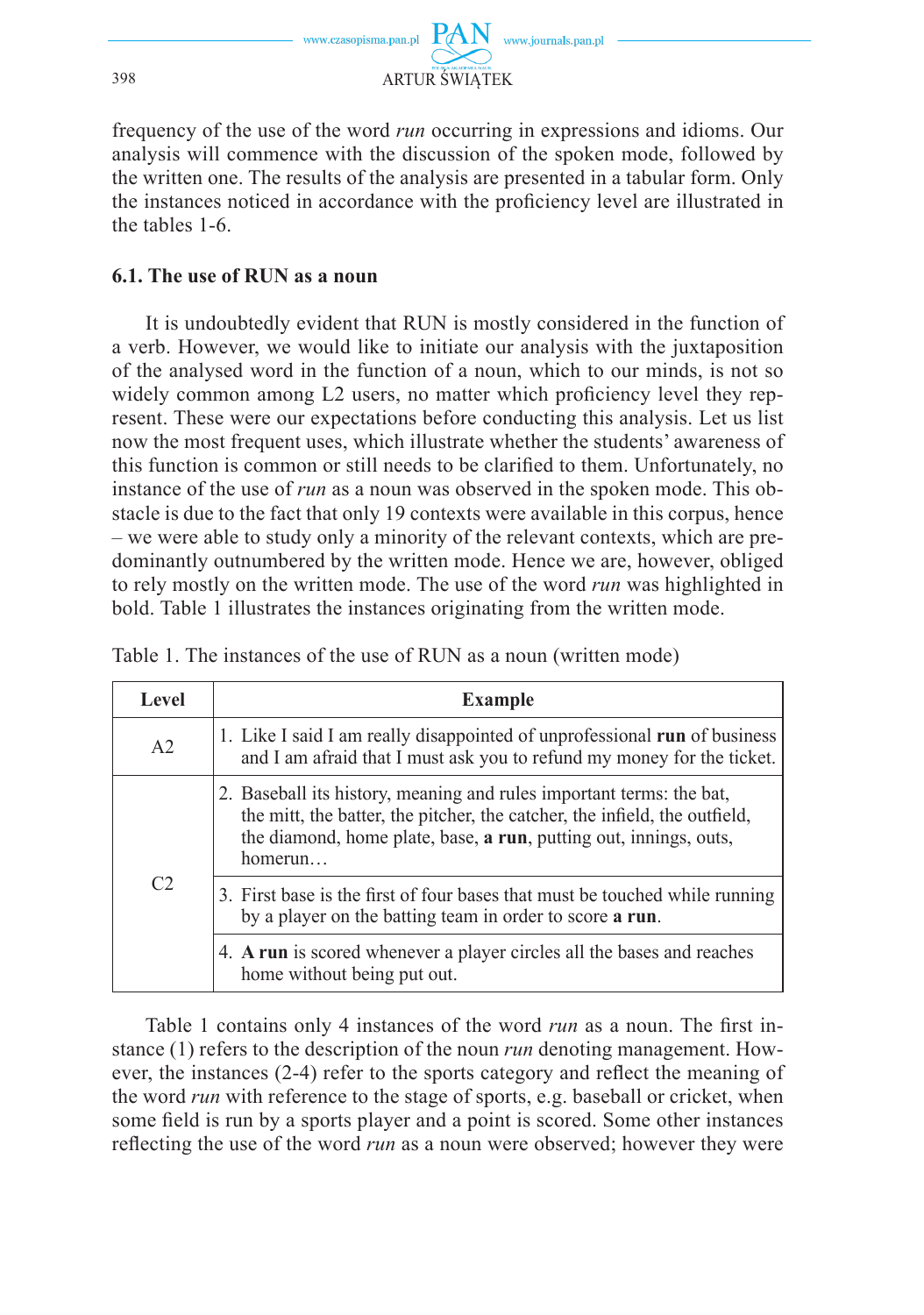of a repetitive nature and were not quoted, as they referred to the sports category again. The expectations of the researcher concerning the rarity of the use of the word *run* in this function were met, although their number compared to the availability of the corpus was very insignificant. Although, the awareness of the existence of *run* as a noun is highly observable at the top level of proficiency, it only reflects a specialised context, not an ordinary one, which may be considered surprising.

## **6.2. The use of RUN as an intransitive verb**

Taking into consideration the fact that the occurrence of the studied word as a verb is very frequent, we have decided to describe it in two separate sections in its transitive and intransitive function. Let us commence with the description of the contexts in which the L2 subjects use the word *run* intransitively. We are interested in collecting the frequency of such contexts. As opposed to the study material collected in section 7.1, we were able to rely on the availability of the spoken mode here. Hence we commence with it. The instances are the following ones.

| <b>Level</b>   | <b>Example</b>                                                                                                                                                     |  |
|----------------|--------------------------------------------------------------------------------------------------------------------------------------------------------------------|--|
| A <sub>1</sub> | 1. I prefer to run.                                                                                                                                                |  |
|                | 2. And do you run?                                                                                                                                                 |  |
|                | 3. So how often do you run?                                                                                                                                        |  |
| A <sub>2</sub> | 4. And I run every day.<br>5. I run for myself.                                                                                                                    |  |
| C <sub>1</sub> | 6. So I progressed and after a few weeks I could run for like thirty or forty<br>minutes.                                                                          |  |
|                | 7. I think that you know you can be interested in running and just you<br>know read about it and collect things I don't know I just prefer doing this<br>you know. |  |
|                | 8. Because you just see them run to work and you know they                                                                                                         |  |
|                | 9. They really look great when they just run in the street and don't care<br>about anyone in Poland.                                                               |  |
|                | 10. When you run people just stare at you.                                                                                                                         |  |
|                | 11. Do you run yourself?                                                                                                                                           |  |
| C <sub>2</sub> | 12. Stamina it's about stamina and it's really hard pass if you don't run.                                                                                         |  |

Table 2. The instances of the use of RUN as an intransitive verb (spoken mode)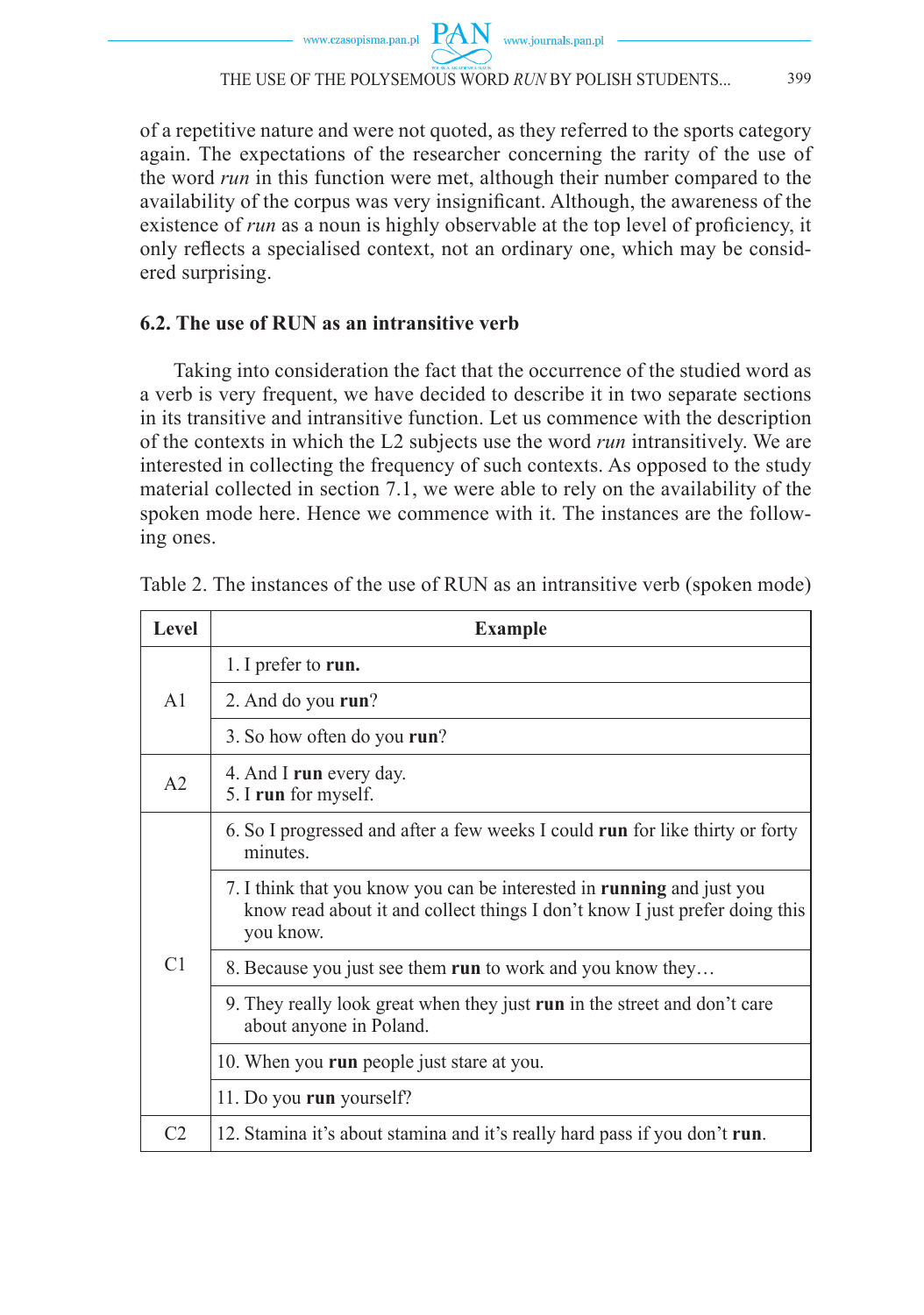

Table 2 demonstrates a number of the 12 uses of the word *run* as an intransitive verb across the proficiency levels. The instance (1) demonstrates the use of the verb *run* in its infinitival function, as opposed to the instances below, which reflect the meaning of *run* in the conjugated form, which correspond to the relevant personal pronouns used.

The instances (1-12) demonstrate the use of *run* in its standard function, following basic auxiliary verbs (examples 2, 3, 4, 12), modal auxiliary verbs (example 6), and a preposition *in* (example 7). The examples (5, 11) demonstrate the use of the word *run* followed by reflexive pronouns.

As for the written mode, the instances were not equipped with hesitations or hedges or with unfinished utterances, which was characteristic for the spoken mode. Here we can observe the following examples:

Table 3. The instances of the use of RUN as an intransitive verb (written mode)

| Level          | <b>Example</b>                                                                                                                                                                                                                                                                                                                                     |  |
|----------------|----------------------------------------------------------------------------------------------------------------------------------------------------------------------------------------------------------------------------------------------------------------------------------------------------------------------------------------------------|--|
| B <sub>2</sub> | 1. They have to learn how to ride, swim, run and shoot.                                                                                                                                                                                                                                                                                            |  |
|                | 2. It will have to perform various types of actions: it will run, swim, and<br>help the blinded to cross the road and a few others that require strength,<br>speed and concentration.                                                                                                                                                              |  |
|                | 3. Both the darkness and sinister noises of crows made such<br>an atmosphere, that I started to run.                                                                                                                                                                                                                                               |  |
| C <sub>1</sub> | 4. The robber was faster than we were, he <b>ran</b> between the trees and flower<br>beds trying to mislead us.                                                                                                                                                                                                                                    |  |
|                | 5. The babysitter manages to get the children out of home and they run to<br>a nearby house and bang on the door for help.                                                                                                                                                                                                                         |  |
|                | 6. They enable us to contact others with speed and ease, create work<br>for those who will supervise or program them as no machine can run<br>without a human operating it and they are introduced into industry<br>giving engineers more possibilities for improving already existing<br>technology in order to make it safer and more efficient. |  |
|                | 7. They run to and from school every day and they have riding lessons<br>three times a week.                                                                                                                                                                                                                                                       |  |
|                | 8. I ran to the front door just in time to save it.                                                                                                                                                                                                                                                                                                |  |
| C <sub>2</sub> | 9. According to Oxford Advanced Learner's dictionary capitalism is<br>described as an economic system in which a country's businesses and<br>industry are controlled and run for profit by private owners rather than<br>by the government.                                                                                                        |  |
|                | 10. My father would run, making a lot of noise, shouting at people, instead<br>of calming down and phoning the police.                                                                                                                                                                                                                             |  |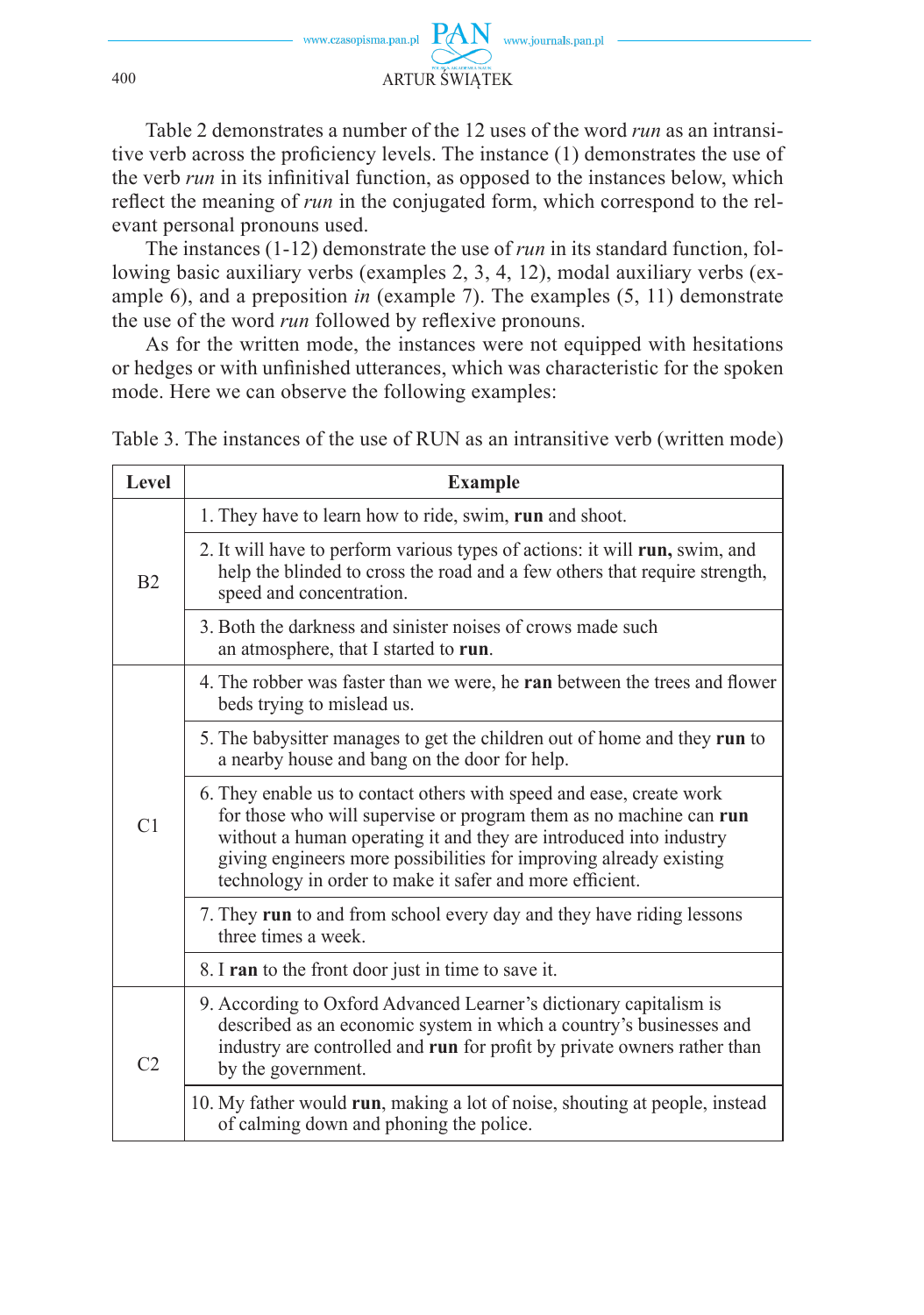#### THE USE OF THE POLYSEMOUS WORD *RUN* BY POLISH STUDENTS... 401

As far as the demonstrated written mode containing the uses of *run* as an intransitive verb is concerned, we may state that in case of examples (3, 4, 5, 6, 7, 8 and 9) the verb *run* is either preceded or followed by prepositions. In the examples (1, 2 and 10) the verb *run* is listed next to other lexical verbs, just denoting the sequence of actions. The peculiar function exemplified by *run* is depicted in the example (9), where it is used in the passive voice. Finally, the example (10) depicts the use of *run* in its infinitival function.

### **6.3. The use of RUN as a transitive verb**

Having depicted the use of the word *run* in its function as an intransitive verb, let us now focus on the demonstration of the corpus analysis of the transitivity of the given verb used by L2 subjects. It is expected that such a function is not commonly used by non-native users of English; hence providing quite a number of instances may seem to be a challenge here. Similarly to section 7.1, the provision of such instances in the spoken mode turned out to be impossible. That is why we need to rely solely on the written mode. The instances are as follows:

| Level          | <b>Example</b>                                                                                                                                                                                                       |  |
|----------------|----------------------------------------------------------------------------------------------------------------------------------------------------------------------------------------------------------------------|--|
| A <sub>2</sub> | 1. Moreover, my parents run a small pub in Łódź and I often help them as<br>a barman.                                                                                                                                |  |
| B1             | 2. Barbara is a house-wife, she likes cooking, looking after children and she<br>also runs the whole house.                                                                                                          |  |
|                | 3. I will also meet people who run the summer school, and I will find out<br>everything about teaching in primary schools.                                                                                           |  |
| B2             | 4. The stories of the people, who are in power, rich or run the country,<br>always get more coverage.                                                                                                                |  |
| C <sub>1</sub> | 5. Here, women run the brewery because men could not resist the temptation<br>to drink the beer.                                                                                                                     |  |
|                | 6. The commercial does not diminish female organisational skills or their<br>ability to run a company successfully or being successful in male jobs.                                                                 |  |
|                | 7. Apart from methodological classes which are compulsory, we run courses<br>concerning both the British and American literature, creative writing<br>classes and reading comprehension courses.                     |  |
| C2             | 8. Therefore, those who get married are regarded as the healthy majority, as<br>opposed to those independent ones who run a risk of being considered<br>cranks in the eyes of our rather intolerant, public opinion. |  |

Table 4. The instances of the use of RUN as transitive verb (written mode)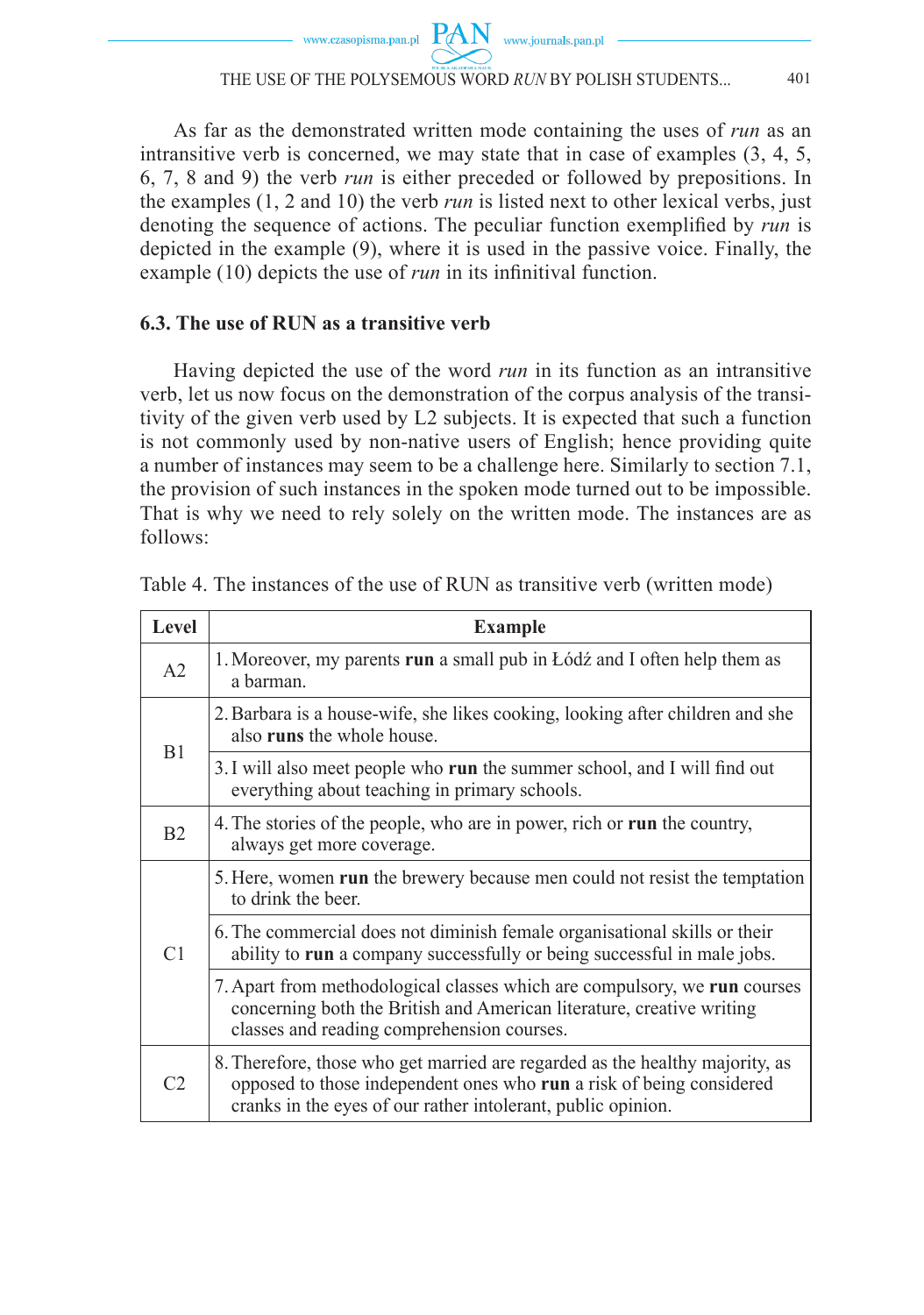

As previously assumed by the researcher, the number of uses of the analysed word *run* as a transitive verb were not so numerous (only 8 instances depicted in the table 4 above). We were able to notice just a few more examples in the corpus. However, as earlier, they were rather of a repetitive nature, therefore their quoting here would not prove to be useful. As for the examples (1-8) above, we may state that no matter what proficiency level the  $L2$  recipients represent, they are aware of the existence of the transitivity in case of the verb *run*. In all cases listed here, the meaning of the verb *run* is to manage some place or institution.

#### **6.4. The use of RUN as a phrasal verb**

We may presently focus on the juxtaposition of the use of the word *run* as a phrasal verb. As previously assumed, a number of the relevant contexts may not be very numerous. The spoken mode did not turn out to be of much assistance either, similarly to the former sections.

On the contrary, the written mode which is always easier to be created, will be more relevant, as it will be deprived of the afore-mentioned hedges, hesitations or unfinished utterances, but it will, rather, be abundant in ready-made, complete chunks of information. Here are the most relevant selected instances:

| Level          | <b>Example</b>                                                                                                                                                                                                                                                           |  |
|----------------|--------------------------------------------------------------------------------------------------------------------------------------------------------------------------------------------------------------------------------------------------------------------------|--|
| B <sub>2</sub> | 1. She wanted to run out of the room but he was faster and grabbed her on<br>the shoulder.                                                                                                                                                                               |  |
|                | 2. Second of all, I am firmly convinced that most inhabitants would find it<br>pleasant to be able to take a stroll through peaceful and clean streets of<br>their town without the fear of being run down by a manic driver.                                            |  |
| C <sub>1</sub> | 3. She decided not to marry Rory's father, dropped school, ran away from<br>her home in Hartford and moved to a small town, Stars Hollow, where<br>she found a job as a hotel maid.                                                                                      |  |
|                | 4. However, when a blue van tried to run over her, she changed her mind<br>and went to the police station.                                                                                                                                                               |  |
| C <sub>2</sub> | 5. While first colonists aimed at natural resources of the Promised Land and<br>took advantage of them so that they might survive in new conditions,<br>their descendants carelessly used everything that remained, thinking the<br>natural sources would never run out. |  |
|                | 6. Much has been argued in favour, as well as against mobile phones and it<br>would be futile to run through the list yet again.                                                                                                                                         |  |

Table 5. The instances of the use of RUN a phrasal verb (written mode)

With reference to the above-mentioned examples (1-6), we may state that they all exemplify the use of the studied word *run* as a phrasal verb. Although the written mode is usually more sophisticated and intriguing to read due to the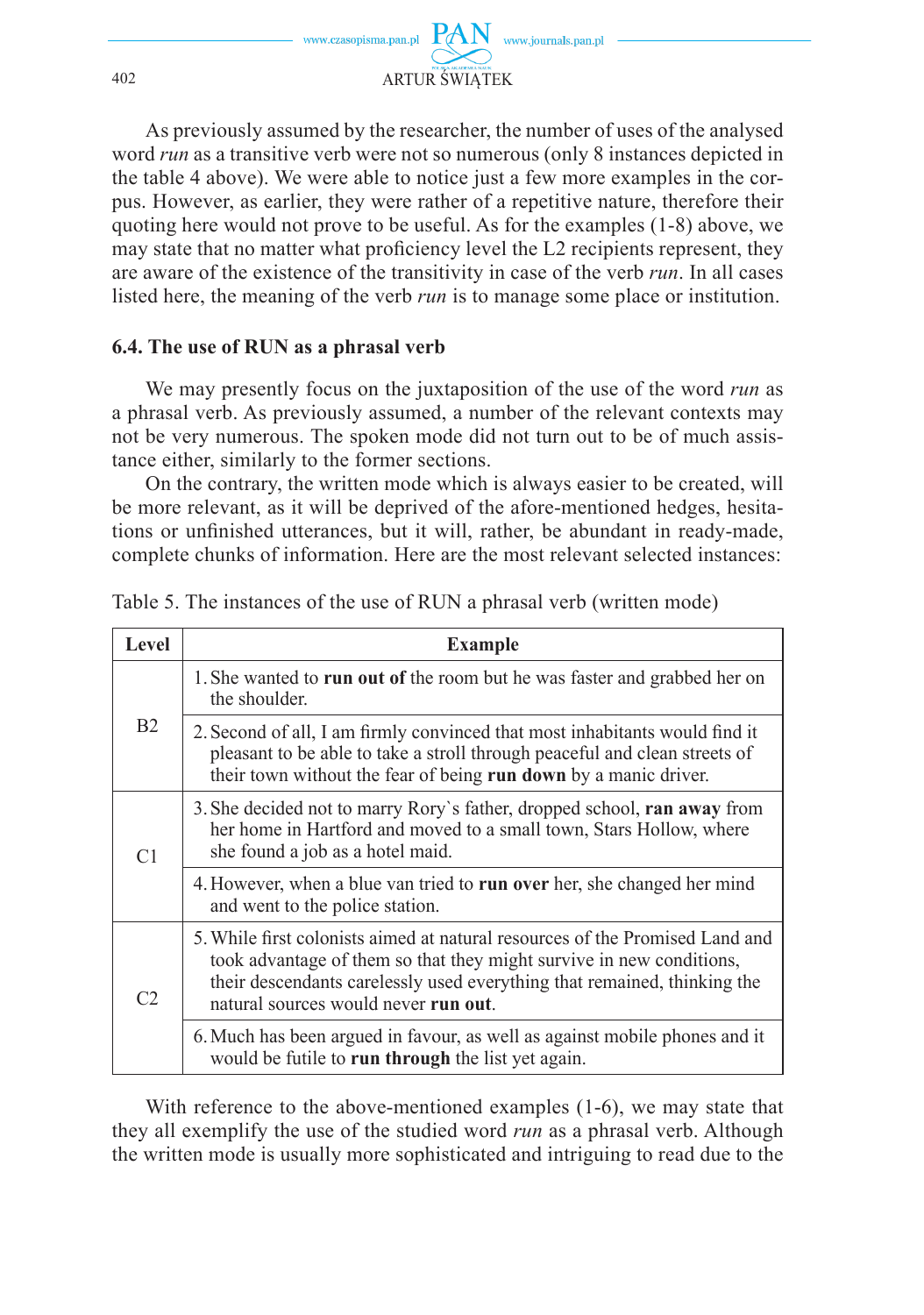### THE USE OF THE POLYSEMOUS WORD *RUN* BY POLISH STUDENTS... 403

opportunity to prepare it, however, we could not observe more relevant examples, only several, specifically six. Even the most proficient  $L2$  subjects  $(C1, C2)$ levels) were rather repetitive in their use of the same phrasal verb, which was *run away*. We find this result rather surprising, as we expected more diverse and intriguing contexts, which would abound in the use of miscellaneous phrasal verbs, not constrained to *run away*, *run out*, *run out of* or *run over*.

## **6.5. The use of RUN in expressions and idioms**

Finally, our analysis will be terminated with an elaboration on the uses of the word *run* in the so-called fixed expressions. As previously described and reported, the spoken mode did not provide us with the relevant instances either. Nevertheless, we may rely on the written mode instead. The observed instances are as follows:

Table 6. The instances of the use of RUN in expressions and idioms (written mode)

| Level          | <b>Example</b>                                                                                                                                                                                                                                          |  |
|----------------|---------------------------------------------------------------------------------------------------------------------------------------------------------------------------------------------------------------------------------------------------------|--|
| B <sub>2</sub> | 1. I think that in the long run they would divorce some time later coming<br>to conclusion that it was a bad idea and they did not know the other ego<br>of their partner.                                                                              |  |
| C <sub>1</sub> | 2. Besides, anti-globalization does not let people fall into the rat race or to<br>run amok.                                                                                                                                                            |  |
|                | 3. Being always on the run, they find no time to deeply ponder their life,<br>just as they fail to think over their eating habits.                                                                                                                      |  |
|                | 4. Nowadays, when the world is developing very quickly, people have easy<br>access to high technology and run into it at every step.                                                                                                                    |  |
| C2             | 5. Their misconduct has run the gamut of vices from adultery and brazen<br>lying to devious financial dealings and embezzlement.                                                                                                                        |  |
|                | 6. Her own helplessness and powerlessness make her conscious to run<br>counter to                                                                                                                                                                       |  |
|                | 7. Indeed, people do not find it difficult to generate transformations from<br>one communication mode to another or even to make them run parallel.                                                                                                     |  |
|                | 8. It could be said that Wojciechowska and Batko compensate for this loss<br>by translating original as and respectively since the Polish verb padać<br>in contrast to the English expression be run off one's feet incorporates<br>the sense of dying. |  |
|                | 9. In the first paragraph of the story, Lily has to run to and fro in order<br>to let new guests in.                                                                                                                                                    |  |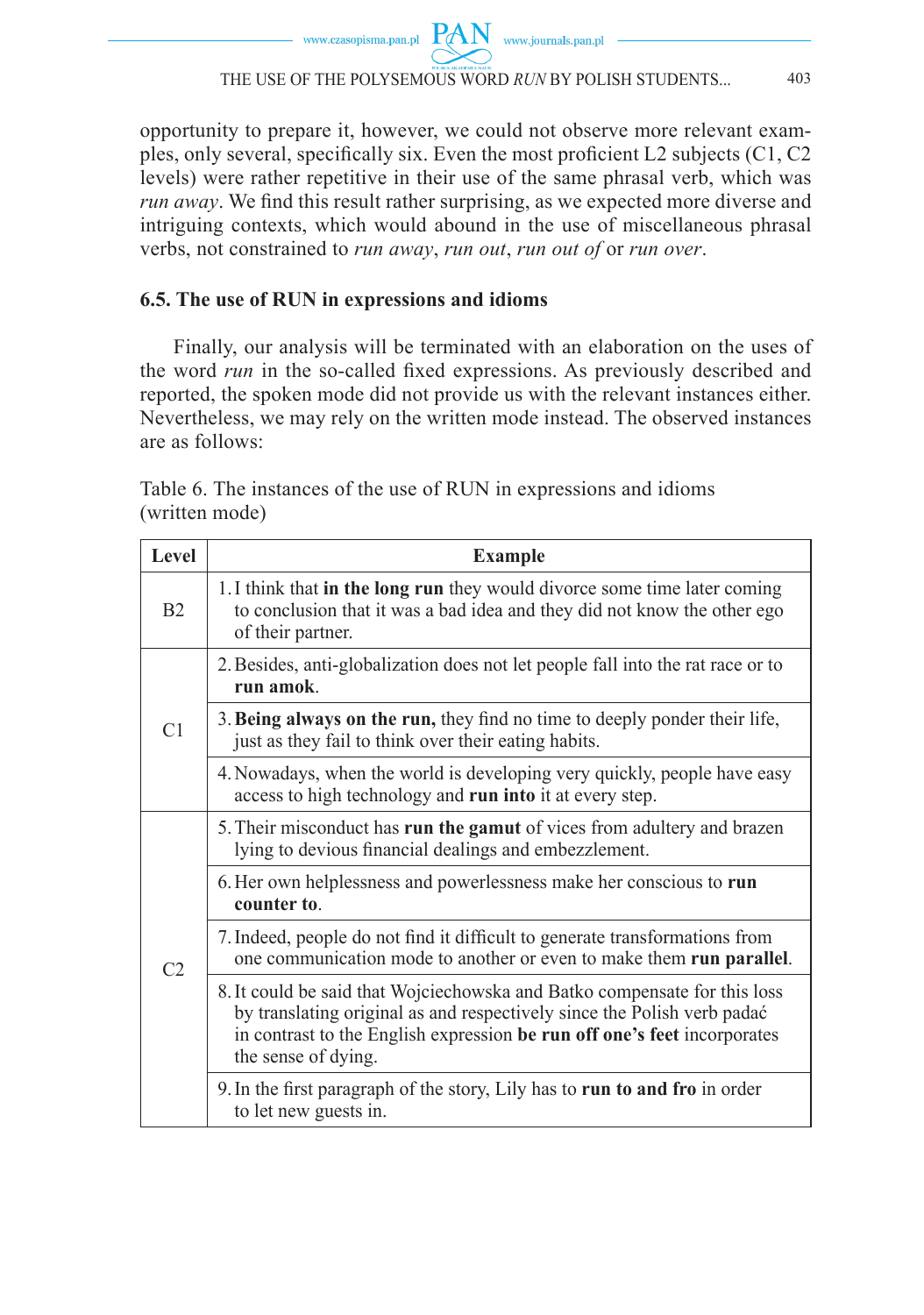

The last set of instances, amounting to 9 (table 6 above), demonstrates the use of the word *run* in fixed expressions and idioms. As it was observed here, the uses were constrained only to the highest proficiency levels  $(C1-C2)$ , as the awareness of the expressions and idioms listed above, e.g. *run amok*, *run the gamut of* or *be run off one's feet* indicates an awareness of some of the complex and practical uses of *run*. The less proficient L2 subjects were not able to use such expressions or idioms due to their lack of awareness of the existence of such expressions or idioms. It perfectly meets the prior assumptions of the researcher.

# **7. The analysis**

The quantitative results of our study are juxtaposed in the final table  $(7)$ below, which illustrates the quantity and frequency, as well as the tendency of the subjects to use *run* in miscellaneous contexts.

| Table 7. The quantitative results of the use of the word RUN (a number of uses |  |
|--------------------------------------------------------------------------------|--|
| in accordance with the function of the word RUN and across proficiency levels) |  |

|                                                | Proficiency level and number of uses                  |
|------------------------------------------------|-------------------------------------------------------|
| 1. Noun (written mode)                         | A2, $C2(4)$                                           |
| 2. Intransitive verb (spoken mode)             | A1, A2, C1, C2 (12)                                   |
| 3. Intransitive verb (written mode)            | B <sub>2</sub> , C <sub>1</sub> , C <sub>2</sub> (10) |
| 4. Transitive verb (written mode)              | A2, B1, B2, C1, C2 (8)                                |
| 5. Phrasal verb (written mode)                 | B <sub>2</sub> , C <sub>1</sub> , C <sub>2</sub> (6)  |
| 6. In expressions and idioms<br>(written mode) | B2, C1, C2 (9)                                        |

Table 7 demonstrates the most observable and frequent uses of the word *run* by L2 Polish recipients across miscellaneous proficiency level. Points 1-6 correspond to the word categories and functions fulfilled by the investigated word. The numbers presented in brackets reflect the frequency of the use of the word *run*.

# **8. Conclusions**

Concluding the above considerations, we may state that the polysemy of the selected word *run* is entirely confirmed. The functions of this word, which are a noun, a verb (both transitive and intransitive) as well as a phrasal verb including its incidence in fixed expressions and idioms indicate that it is a very chal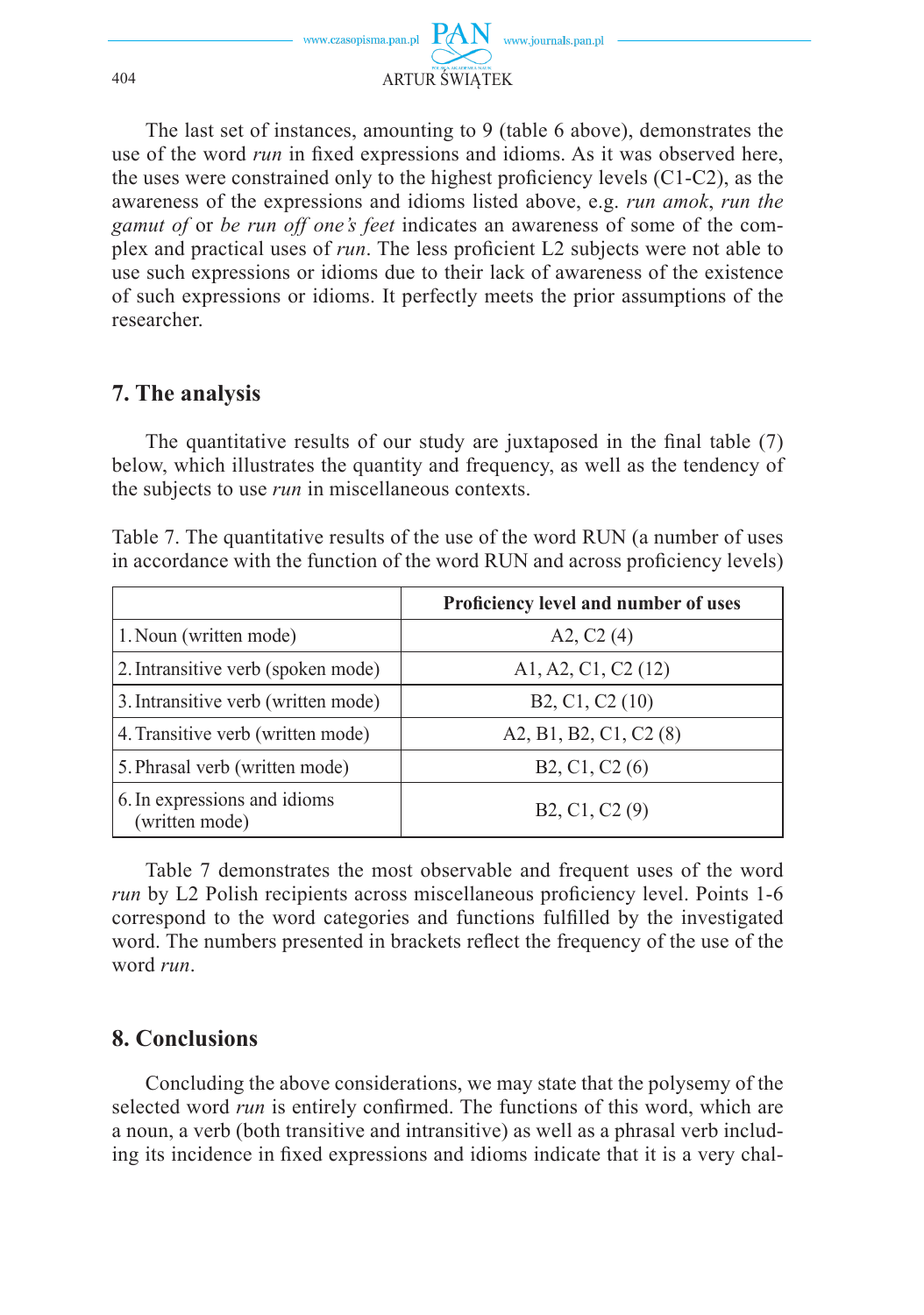lenging word to be used, with particular reference to non-native speakers. Their native language is different with respect to this feature compared to English, hence this problematicity.

We were able to meet all our objectives outlined in section 4. We succeeded in conducting a thorough observation of the use of the word *run* in many contexts produced by L2 subjects, where we could notice its use in diverse functions. We followed the categorization of the CEFR and listed each proficiency level juxtaposing it with a given context presented. Our final objective was to draw relevant conclusions from the conducted corpus study.

Thanks to the availability of the corpus, collected by PELCRA, we may conclude that the most challenging function observed by us was as a noun, where the level of awareness is not very common and is applicable to mostly proficient  $L2$  users (correspondingly C1 and C2 level of the students). The context in which such a function occurred was also highly specialized.

The subsequent function analysed by us was the use of the word *run* as an intransitive verb. In our opinion, it was the easiest function to be used by the L2 recipients, which is proved by the enumerated context and the involvement of less proficient and more proficient groups of subjects in the construction of the relevant contexts.

The use of the word *run* as a transitive verb proved to be more challenging compared to its intransitive equivalent. The subjects found it more difficult to construct relevant contexts, numerous examples which are indicated above. Even the most proficient groups of subjects constructed the context, which were expected to be more complex and sophisticated.

The next function, namely the use of the word *run* as a phrasal verb proved to be challenging as well, as both the number of contexts and the diversity of phrasal verbs were not very impressive, even at the highest level of proficiency.

The final analysed function of the word *run* was the one related to its incidence in fixed expressions and idioms. As previously assumed, this function was not profoundly acquired by the majority of L2 subjects, as only the performance of the highest proficiency recipients was impressive and noteworthy.

#### **9. Limitations of the study and subsequent research implications**

Apparently, the study related to the word *run* turned out to be a very important and desirable one. It enabled us to demonstrate the awareness of the existence of the multi-faceted functions of the word *run*, which in many cases did not seem to be relevant. It supports all the objectives set up before the conduct of this study. In addition, we were able to meet them while concluding the conducted analysis.

As many studies of this kind, this one was not deprived of its limitations. Our objective was to indicate how complex a given word may be for non-native speakers, which seemingly is a basic one, because the majority consider it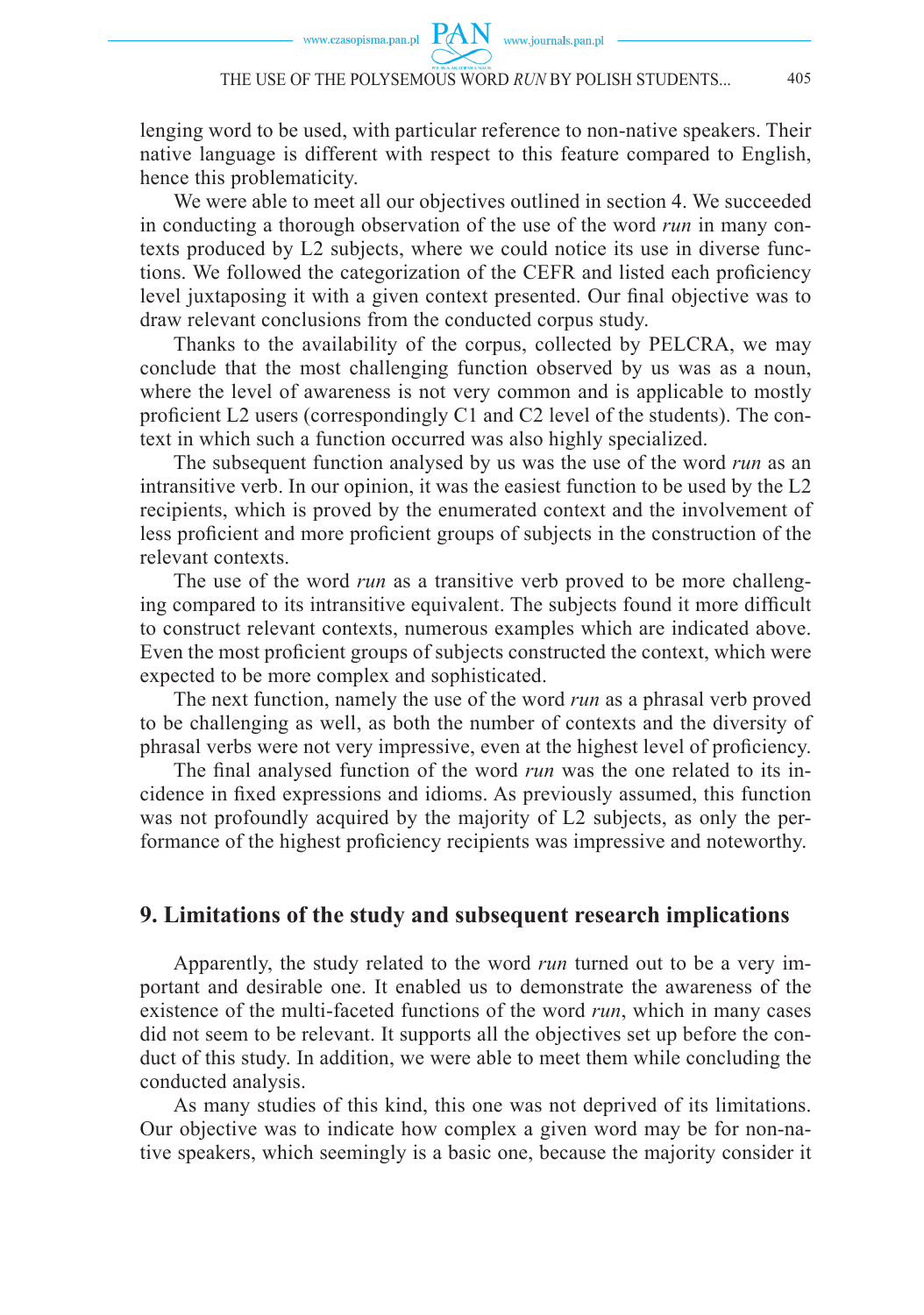

a lexical verb and not much beyond that. The other constraint may be the study of only one word. In the future it would be preferable to focus on a higher number of similar words, which may be polysemous and hence likely to fulfil many diverse functions in miscellaneous contexts.

A more complex study would allow the researcher to observe more intriguing and relevant instances of the use of polysemous word classes in English and how they are used and subsequently reflected in the contexts coined by L2 subjects at different proficiency levels.

# **References**

- Falkum, I.L. 2011. *The semantics and pragmatics of polysemy: a relevance-theoretic account*. Doctoral Dissertation. University College London.
- Gragg, B.G. 1984. Polysemy and derivation: Areal-diachronic perspectives. In D. Testen and V. Mishra (eds.), *Papers from the parasessions on lexical semantics*, 131-142. Chicago Linguistic Society.
- Lakoff, G. 1987. *Women, fire and dangerous things: what categories reveal about the mind*. Chicago: The University Chicago Press.
- Murphy, M.L. 2010. *Lexical meaning*. Cambridge: Cambridge University Press.
- Pęzik, P. 2012. Towards the PELCRA learner English corpus. In P. Pęzik (ed.), *Corpus data across languages and disciplines. Łódz studies in language. Vol. 28*, pp. Frankfurt am Main, Berlin, Bern, Bruxelles, New York, Oxford, Warszawa, Wien: Peter Lang.
- Taylor, J.R. 1989/2003. *Linguistic categorization. Third edition*. Oxford: Oxford University Press.
- Weinreich, U. 1964. Webster's third: A critique of its semantics. *International Journal of American Linguistics* 30: 405-409.

#### **Secondary sources**

- Fellbaum, C. 1990. English verb as a semantic net. *International Journal of Lexicography* 3: 181-303.
- Fellbaum, C. 1998. *WordNet*. An Electronic Lexical Database. The MIT Press.
- Fellbaum, C. 2000. Autotroponymy. In Y. Ravin (ed), *Polysemy: theoretical and computational approaches*. New York: Oxford University Press.
- Fellbaum, C., J. Grabowski, and S. Landes 1995. *Matching words to senses in Word-Net: naive vs. expert differentiation of senses.* (Tech. Rep. No. 60). Mannheim, Germany: University of Mannheim.
- Fellbaum, C., and G. Miller 1990. Folk psychology or semantic entailment? A reply to Rips and Conrad. *The Psychological Review* 97: 565-570.
- Jogenson, J. 1990. The psycholinguistic reality of word senses. *Journal of Psycholinguistic Research* 19: 94-103.